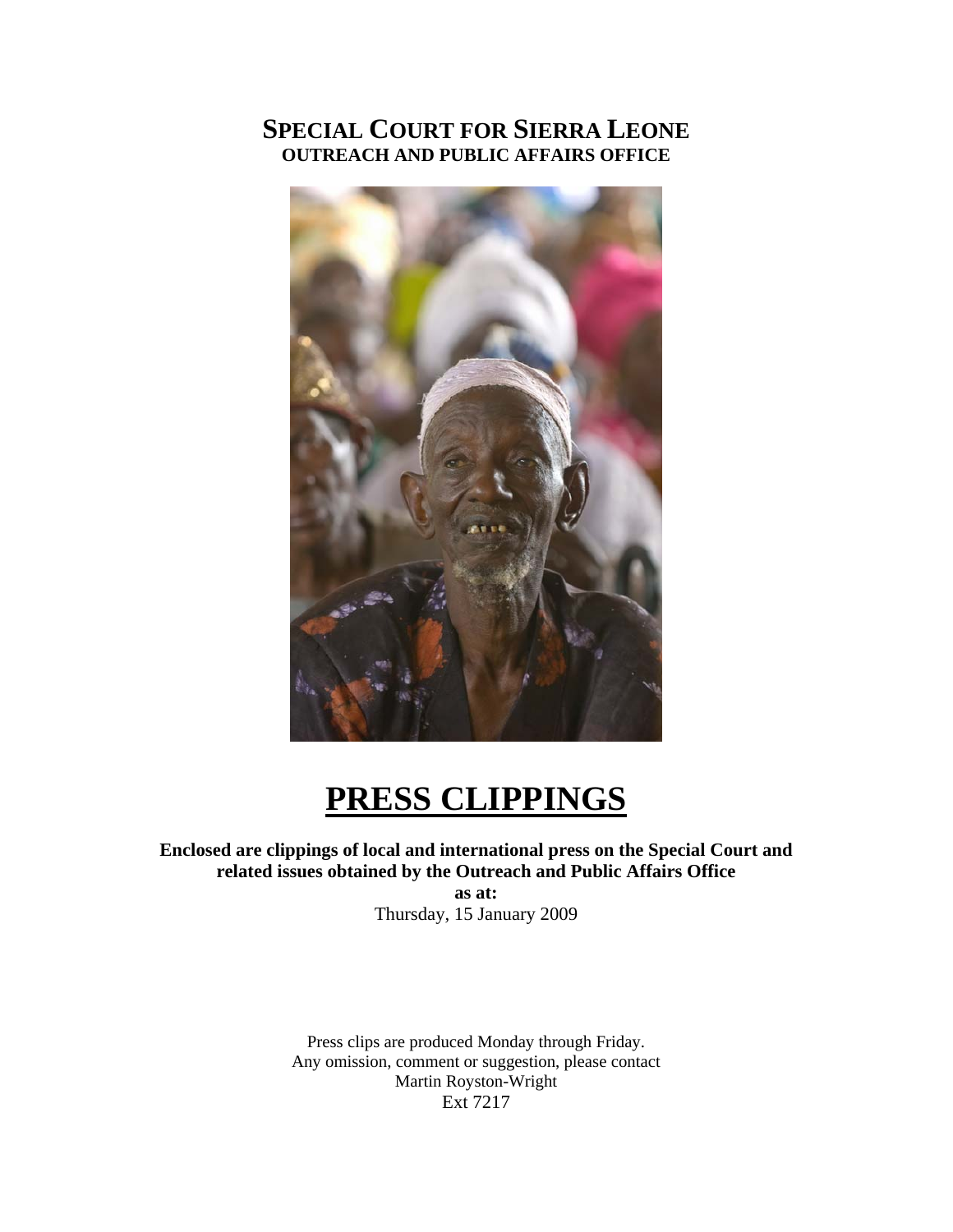| <b>International News</b>                                        |           |
|------------------------------------------------------------------|-----------|
| Defence Team Seeks to Discredit Bility's Testimony / Cocorioko   | Pages 3-4 |
| UNMIL Public Information Office Complete Media Summaries / UNMIL | Pages 5-9 |
| Liberia: Former Warlord Charges / Africa News                    | Page 10   |
| Jewel named 'Senator of the Year' / Star Radio (Liberia)         | Page 11   |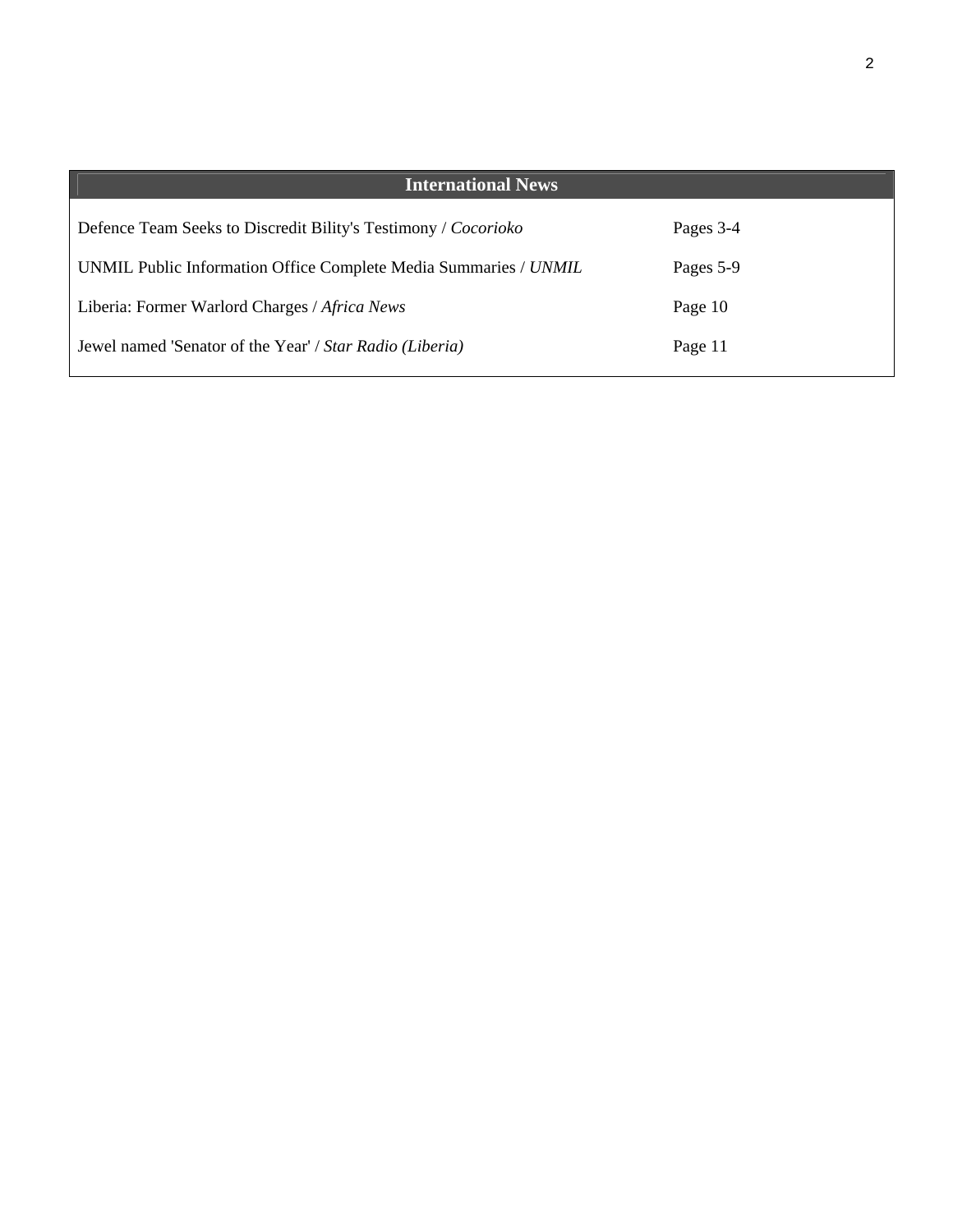## Cocorioko Wednesday, 14 January 2009

## **Defence Team seeks to discredit Bility's testimony**

Written by Mariama Khai Forna reports from the Hague

The Defense Team of indicted former Liberian President Charles Taylor has told the UN-backed Special Court for Sierra Leone that Liberian journalist Hassan Bility was a member two Liberian rebel groups, ULIMO-K and LURD, that fought against Taylor's government.

The Defense team indicated to the Court that Bility has a personal hatred for the former President Taylor. The Defense also declared that Mr. Bility was a spy for several international groups during the presidency of Mr. Taylor. The BBC World Service Trust Mariama Khai Fornah now reports from The Hague.

FORNAH: Charles Taylor's lead Defense lawyer has told the Special Court that Liberian journalist Hassan Bility's desire to testify against Charles Taylor was motivated by ethnic animosity and political affiliation with leaders of two Liberian former rebel groups.

Defense Lawyer Courtenay Griffiths said Prosecution witness Bility was related to ULIMO-K leader Alhaji Kromah and LURD Leader, Sekou Damatee Konneh. The Defense Lawyer told the court that Mr. Bility was a member of defunct rebel group, ULIMO.

GRIFFITHS: The reason why ECOMOG chose you to go to Sierra Leone was precisely because of your ULIMO-K connections. That's why you were an attractive proposition for them. That's the truth, isn't it?

BILITY: Counsel, that is not the truth.

GRIFFITHS: Because it would have been easy for someone like you, Mandingo, connected to Konneh and other people, Kromah, high up in ULIMO-K, to gain access to places in Sierra Leone because there was a force of former ULIMO-K working in the junta government. That's the truth, isn't it Mr. Bility?

BILITY: Counsel, that is far from the truth. That is not the truth. My being Mandingo shouldn't be an issue here. [I said] because if I'm a Mandingo then I was generally report against a particular group who aren't Mandingo – no, I was doing my duty.

FORNAH: Mr. Griffiths also accused Mr. Bility of making a secret trip to Sierra Leone in August 1997, not in his capacity as a journalist, but as a spy.

Legal arguments ensued between the Prosecution and the Defense about who facilitated Mr. Bility's trip to Sierra Leone at the time.

Bility disclosed that it was Nigerian ECOMOG soldiers who took him to Sierra Leone, but the Defense was interested in the names of the soldiers.

The Prosecution went to the Defence of the witness and said the witness as a journalist was protected by several international laws not to disclose his source.

Having listened to arguments from both sides, the Court said the matter was a serious legal issue, so the Defense should make a written submission to the Court on Friday January 23.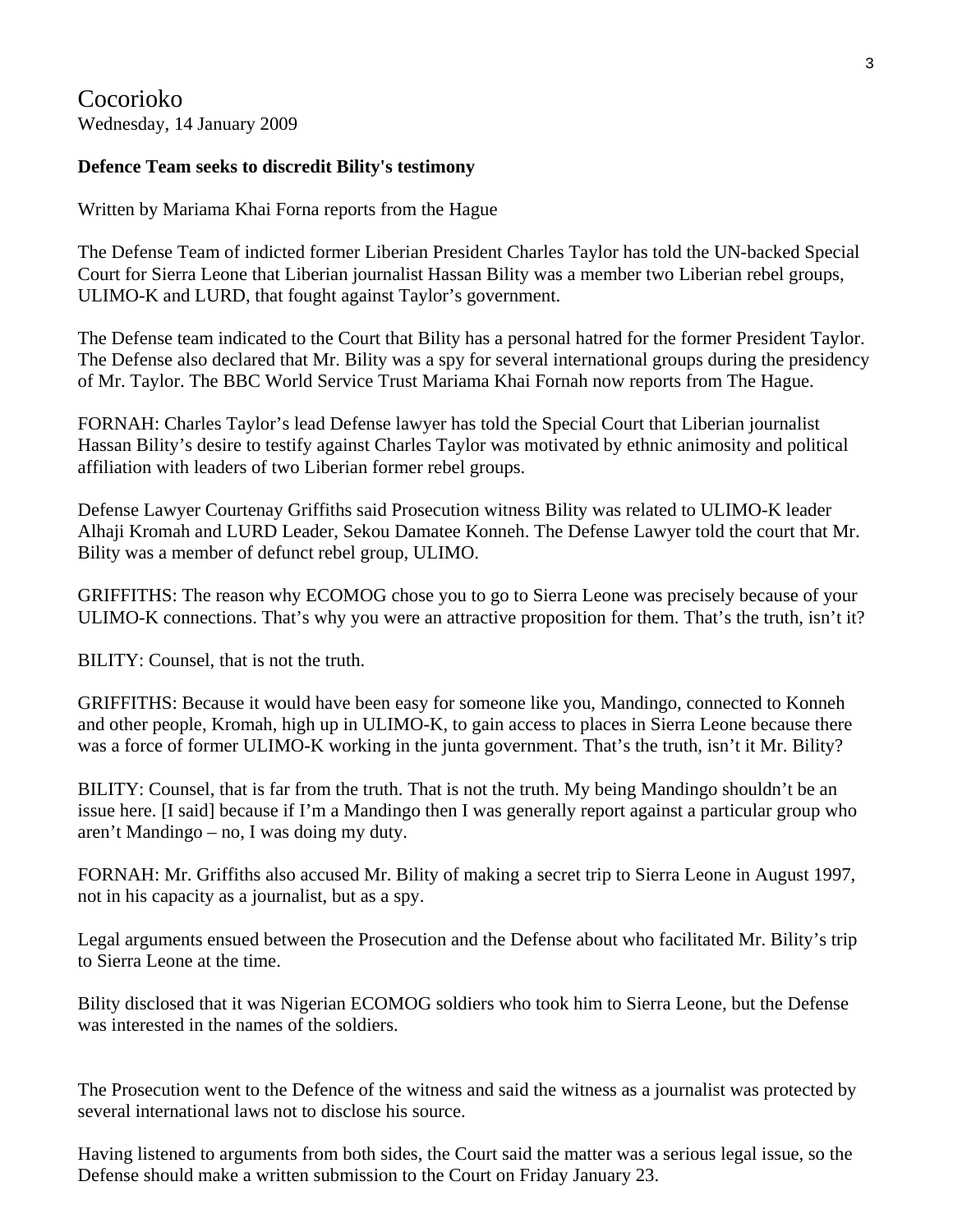Mr. Griffiths insisted that Hassan's trip to Sierra Leone was a secret operation organized by ECOMOG.

GRIFFITHS: You were sneaked into Sierra Leone with the assistance of ECOMOG soldiers. They sneak you across the border between their control zone and the junta control, and insert you in Freetown. Why did they go to all that trouble unless you were a spy?

BILITY: Counsel, nobody sneaked me. I made a conscious decision to go into Sierra Leone, and I also want to remind the counsel journalist going into areas where they are forbidden to report is not anything subversive. For example, you have BBC journalists sneaking from South Africa into Zimbabwe even though they are barred. I was doing my professional and ethical duty I thought was necessary. So ECOMOG had absolutely no stake in it at all.

FORNAH: Mr. Griffiths said Bility's hatred for Charles Taylor was based on his affiliation with the All Liberian Coalition Party (ALCOP), which has Mr. Alhaji Kromah as its standard bearer. Hassan admitted he did some professional writings for ALCOP and was paid, but denied membership with the party. Mr. Griffiths pushed the witness on his association with ALCOP.

GRIFFITHS: And it's right, isn't it, that ALCOP was the political wing of the former ULIMO-K.

BILITY: That's correct.

GRIFFITHS: So you were a paid writer for the political wing of ULIMO-K.

BILITY: I was hired by them to write.

GRIFFITHS: And did you sympathise with their politics?

BILITY: Well that was a matter of personal decision…

GRIFFITHS: That's why I'm asking you.

BILITY: I did appreciate all the politics in Liberia.

GRIFFITHS: Did you support them?

BILITY: What do you mean "support"? Support in what sense, counsel?

GRIFFITHS: In the sense that they were the party you would have preferred to vote for.

BILITY: I would have preferred to vote for the All Liberian Coalition Party. I would have preferred to vote for the Unity Party.

GRIFFITHS: So you would have voted for any of those three?

BILITY: Yes sir. Personally I did not have a preference as such.

FORNAH: The cross-examination of Hassan Bility who is testifying as a torture victim of Charles Taylor's administration continues here in The Hague on Thursday.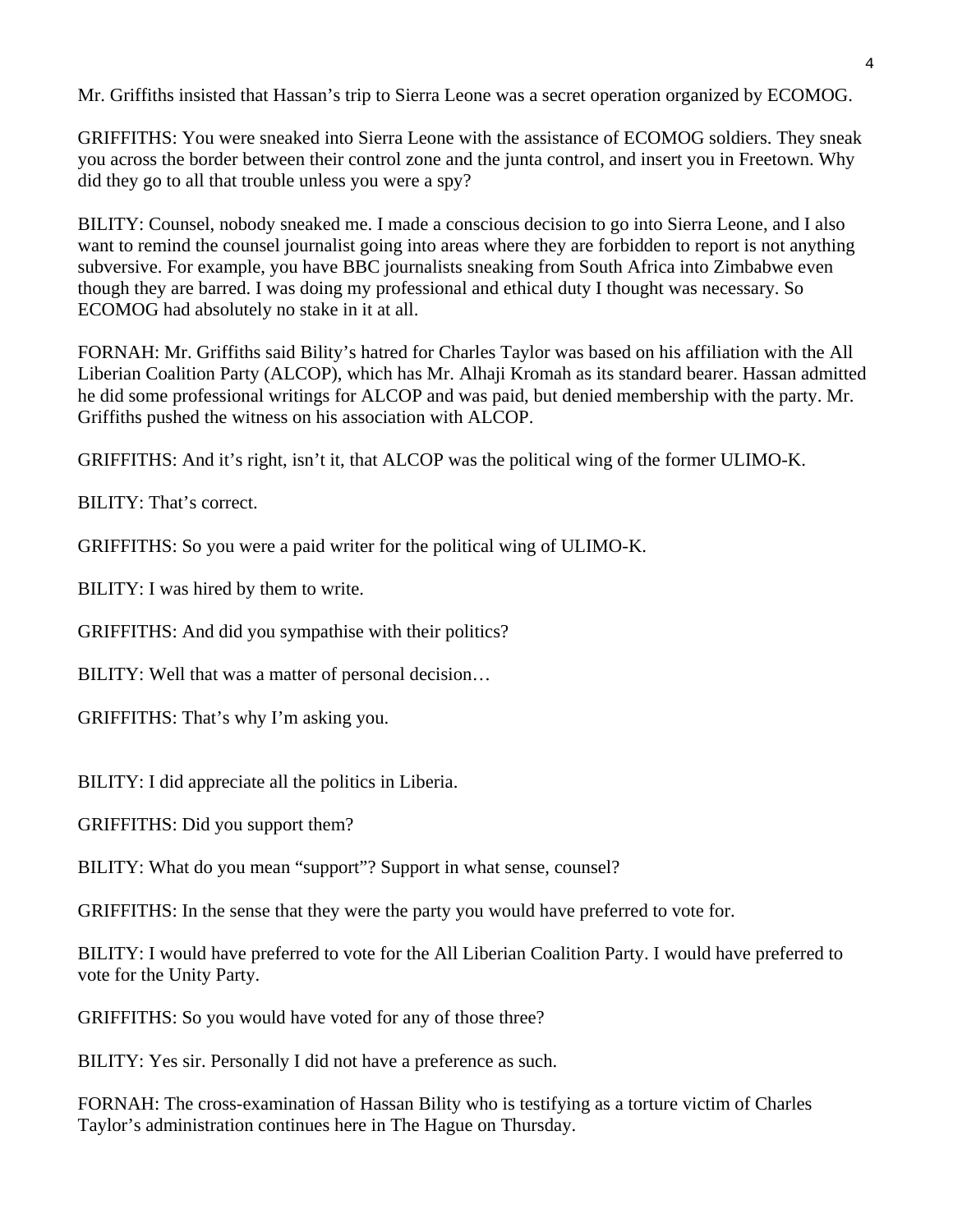

United Nations Mission in Liberia (UNMIL)

## **UNMIL Public Information Office Complete Media Summaries 14 January 2009**

*[The media summaries and press clips do not necessarily represent the views of UNMIL.]* 

#### **Newspaper Summary**

#### **Liberia signs US\$2.6Bn Investment Term Sheet with Chinese company**

(The News and National Chronicle)

- The Government of Liberia and China Union have singed the term sheet of the proposed US\$2.6 billion United States dollars investment for the Bong Mines.
- The signing of the agreement followed six days of intense negotiation between the government investment team and a delegation from China Union.
- The Chairman of the National Investment Commission said the term sheet summarizes all the principle terms that have been negotiated and agreed upon by both parties.
- Dr. Richard Tolbert said lawyers from the Liberian government team and China Union would draft the Mineral Development agreement for onward submission the President.
- Dr. Tolbert described the China Union investment as the biggest in the country's history and assured it would lead to massive job creation and infrastructure development.
- Speaking on behalf of his entity, the Chief Executive Officer of China Union said the rehabilitation of the economy was a huge event for Liberia.
- Mr. Yin Fuyon assured China Union was interested in playing a key part in revitalizing the economy.
- Mr. Fuyon assured that his company would live up to ever term in the agreement and promised to make Liberia an attractive market for iron ore.
- Also, Finance Minister Augustine Ngafuan outlined some of the benefits of the China Union investment in Liberia.
- Minister Ngafuan said the company would create about three thousand jobs and carryout massive infrastructure development in the country.
- According to him, China Union would provide social contribution to three counties over the 25-year period of its investment.
- The company would provide annual support to Bong, Margibi and Montserrado counties through the national budget just like Arcelor Mittal is doing.
- Minister Ngafuan disclosed the Chinese company would also make intervention in the country's hydro-electric power system.
- The Finance Minister said as part of the agreement China Union would pave the road from Kakata to Bong Mines to give people asses to market and health care.
- He said it was exciting for such huge investment to come to Liberia amidst the global financial crisis.

#### **US\$100M Infused to Boost Liberia's Agriculture Sector – Says Minister**

(Daily Observer)

• [sic] At least US\$100 million dollars have been infused into the Liberia Agriculture sector for crop production, Dr. Christopher Toe, Liberia's Agriculture Minister told the Daily Observer in an exclusive interview at the weekend. This money does not include the NGO or other sources, the minister said, while explaining an extensive programme nationwide that the money was being used for.

#### **Senate Delays Reinstatement of Suspended Leader**

(The Renaissance, The News, Daily Observer, Public Agenda, Heritage, Inquirer, National Chronicle)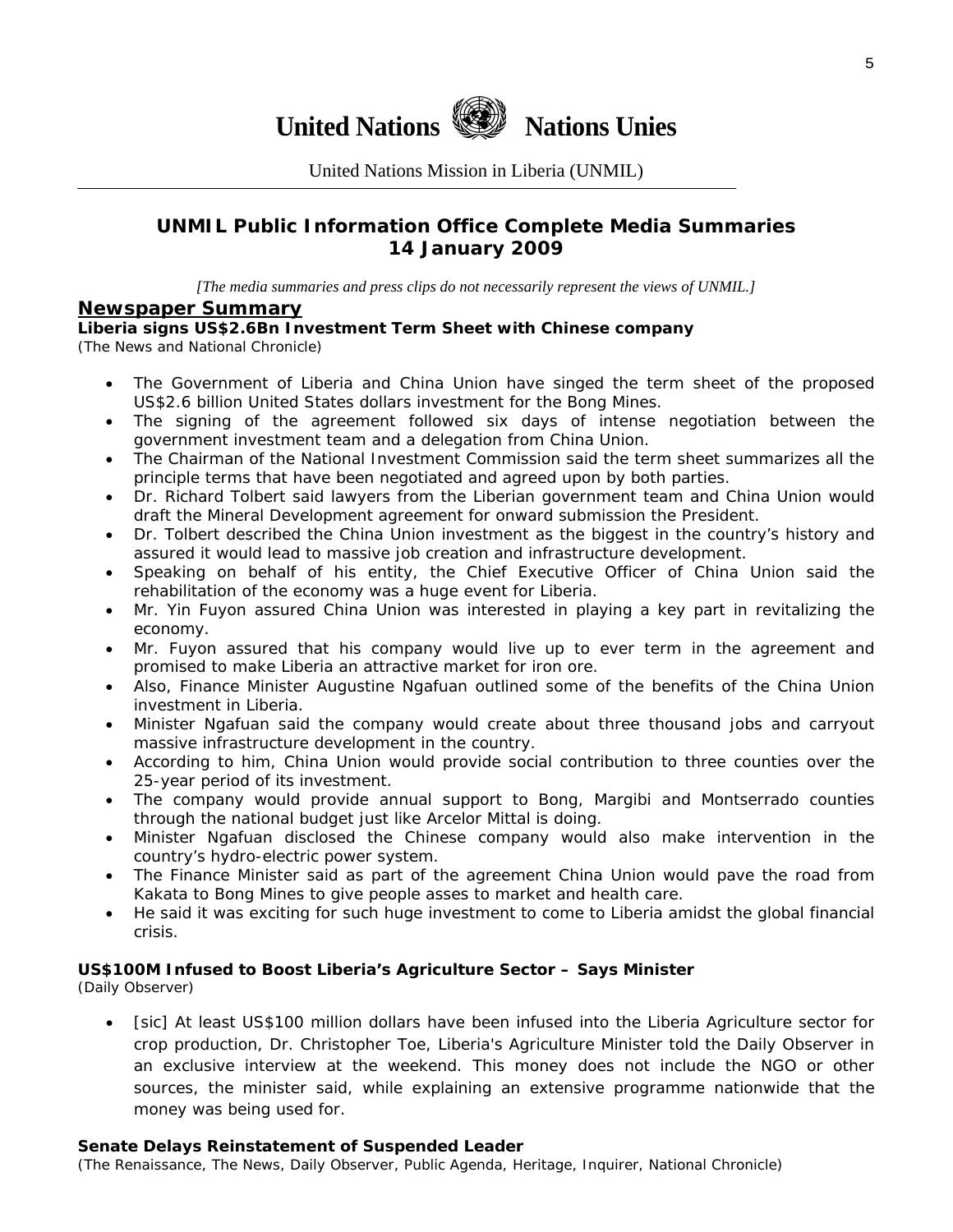- The Senate Tuesday failed to reinstate its suspended President Pro Tempore, despite promising to do so.
- Hours of intense negotiations to reinstate Senator Isaac Nyenabo as ordered by the Supreme Court ended in deadlock.
- The President of the Senate, Vice President Joseph Boakai held the failed negotiations with separate groups of Senators.
- Senator Lahai Lassana who presides over the Senate in the absence of the Vice President said consultations were still ongoing to reinstate Nyenabo.
- The announcement came shortly after Senator Lassana ordered the removal of the seat of the President Pro Tempore from its usual position.
- It was gathered that Senator Lassana and his group of Senators reached a decision for the Vice President to preside over the body for now.
- The suspended Pro Temp Isaac Nyenabo for the second time attended the session with the hope of regaining his post.
- Meanwhile, the National Chronicle newspaper supported speculations that the senators are due to shortly elect a new leader replacing Isaac Nyenabo.

#### **Man Nabbed in Fake Check Scam**

(Daily Observer)

• A Nigerian believed to be in his late 30s and identified as Ajibogun Taorid Badmus has been arrested and sent to court on a charge of criminal facilitation for his alleged involvement in a fake check scam.

# **Radio Summary**

**Local Media – Star Radio** *(News monitored today at 9:00 am)* **Government, Chinese company sign Investment Term Sheet**  *(Also reported on Radio Veritas, Sky F.M., Truth F.M. and ELBC*)

**Senate fails to Reinstate Suspended President Pro Tempore Tuesday** *(Also reported on Radio Veritas, Sky F.M., Truth F.M. and ELBC*)

#### **Calm returns to UL as administration extends 'Add and Drop' Process for Two weeks**

- Authorities at the University of Liberia have agreed to extend by two weeks the 'add and drop' process for students beginning Wednesday.
- The extension of the process followed days of protest by students for what they considered the UL administration's alleged refusal to allow them continue the add and drop process.
- UL Acting President Ansu Sonniii told a news conference all mechanisms have been put in place to have the students go through the process.
- Prof. Sonnii said the administration agreed with the extension of the process based on an apology letter written by the students.
- Prof. Sonnii cautions the students to take advantage of the extension period to avoid a recurrence of violence on the campus.
- Meanwhile, the UL Acting President has disclosed that two thousand students have applied for graduation in March this year.
- Prof. Ansu Sonnii said the students would be thoroughly checked to ensure they have gone through the requirements of the university before graduation.

*(Also reported on Radio Veritas, Sky F.M., Truth F.M. and ELBC*)

#### **Pres. Sirleaf, Nimba Officials Discuss Land Dispute**

- President Sirleaf has been holding meeting with senior officials of Nimba County including leading members of the Mandingo ethnic group of the county.
- The President appealed to the officials to exert all efforts to ensure that the peace now enjoy in the country is sustained.
- The meeting by the President comes amid reports of unsettled land disputes in Nimba County, particularly in the commercial district of Ganta.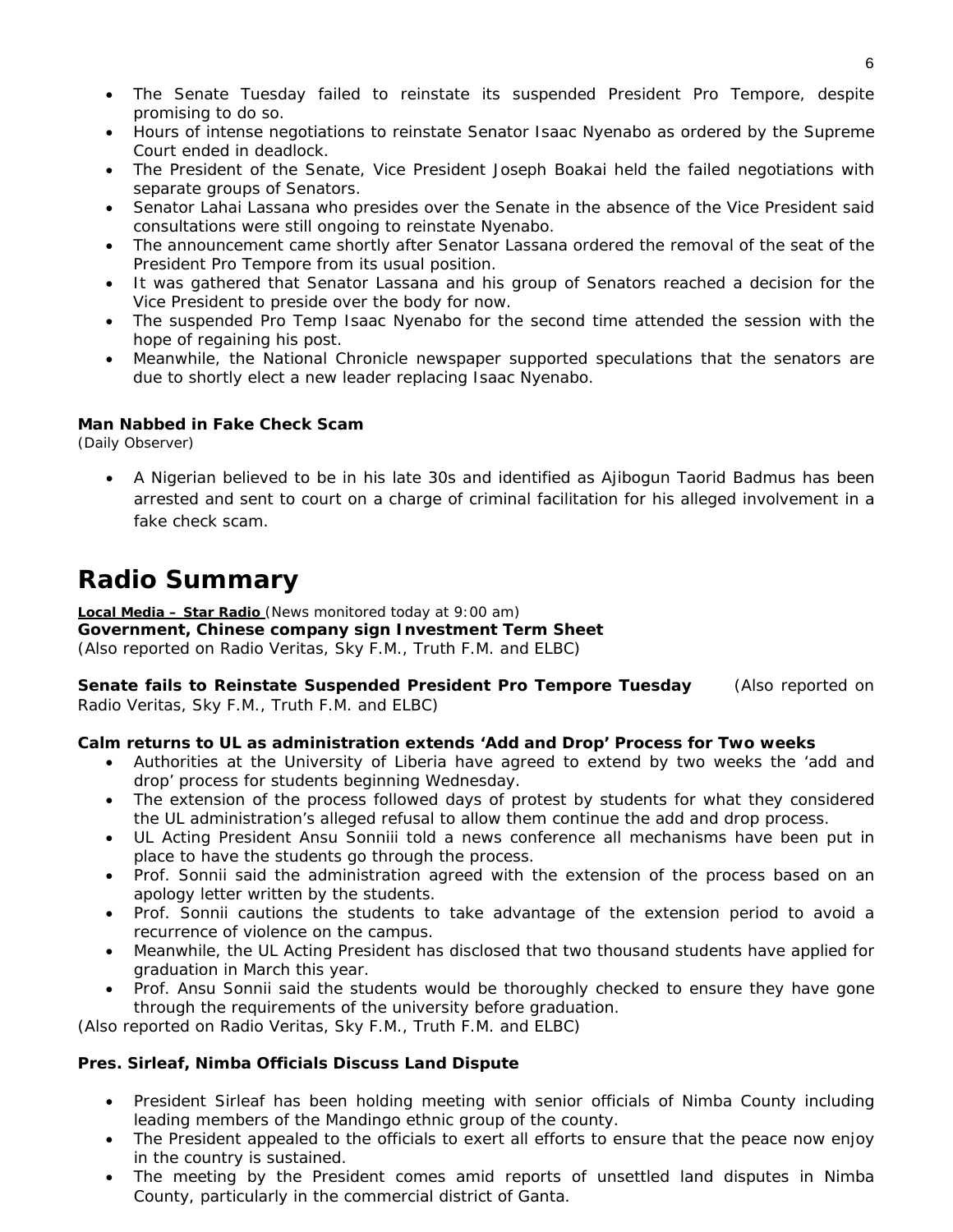- President Sirleaf reminded the officials that the issue of land continues to remain a challenge.
- She however, cautioned that unless it is dealt with comprehensively, the issue will continue to confront the country.
- The President informed the officials of Nimba that legislation is now before the National Legislature for the establishment of a Land Commission.
- When established, the President said, the Commission will have the authority to address many of the land issues in the country.
- Until then, President Sirleaf said all sides and parties to land disputes in Nimba must make sacrifices and exercise flexibility in finding a solution to the land issue.

#### **President Sirleaf Addresses Regional Security Forum**

- President Ellen Johnson-Sirleaf says regional approach is crucial to fostering the development agenda of individual Mano River Union State.
- She said unless regional approaches are adopted, national development among MRU member states may be constrained and unattainable.
- Madam Sirleaf observed regional approaches have taken a back seat because member states are still faced with numerous domestic challenges.
- She named some of the challenges as departing from a long history of under development and closed societies and the ability to respond to the needs of the young population.
- Madam Sirleaf said these vices in the past led to violent upheavals that translated into conflict in all of the countries.
- The President called for transformation throughout the region to avoid the risk of repeating mistakes of the past.
- Madam Sirleaf spoke Tuesday at the start of a two-day regional security workshop on States at Regional Risk.
- The workshop is focused on post conflict conversations within and across borders in the Mano River basin.
- Also speaking at the program, a visiting US Professor says youth unemployment must be a priority if countries in the Mano River basin want to avoid the recurrence of conflict.
- Professor Mike McGovern said if youths are not working with deadly weapons, they would not use those weapons to make a living.
- Professor McGovern observed a lot of young men and women in the MRU region made a living with weapons by force or violence during the war years.
- The US Professor said while using weapons at the time, those young people missed the opportunity of acquiring education.
- Professor McGovern said the lack of education has made many of those young people not trained enough to take on "peace time" jobs they might have.
- He spoke Tuesday at a two day workshop under the auspices of the Institute of Critical International Studies of Emory University based in the USA.
- The workshop is bringing together NGOs, governmental and university professors from the MRU basin.

*(Also reported on Radio Veritas, Sky F.M., Truth F.M. and ELBC*)

#### **Aggrieved Family Implicates VP Boakai in Land Dispute**

- A family has accused Vice President Joseph Boakai of purchasing one acre and three lots of land from the wrong individual in Thinkers' Village on the Monrovia-Robertsfield Highway.
- The Borbor Freeman family, which is claiming ownership of the property, said Joseph Trinity who allegedly sold the land to VP Boakai is not the legal owner of the property.
- Mr. Freeman said his family and Mr. Trinity went to the Supreme Court and the court ruled that the land belongs to his family.
- He alleged following the verdict, Mr. Trinity sold the land to Ambassador Boakai and left for the United States.
- Mr. Freeman said he has informed the VP about the situation but nothing was done about in the matter.
- However, the Press and Public Affairs Director in the office of Vice President Boakai denied the allegation.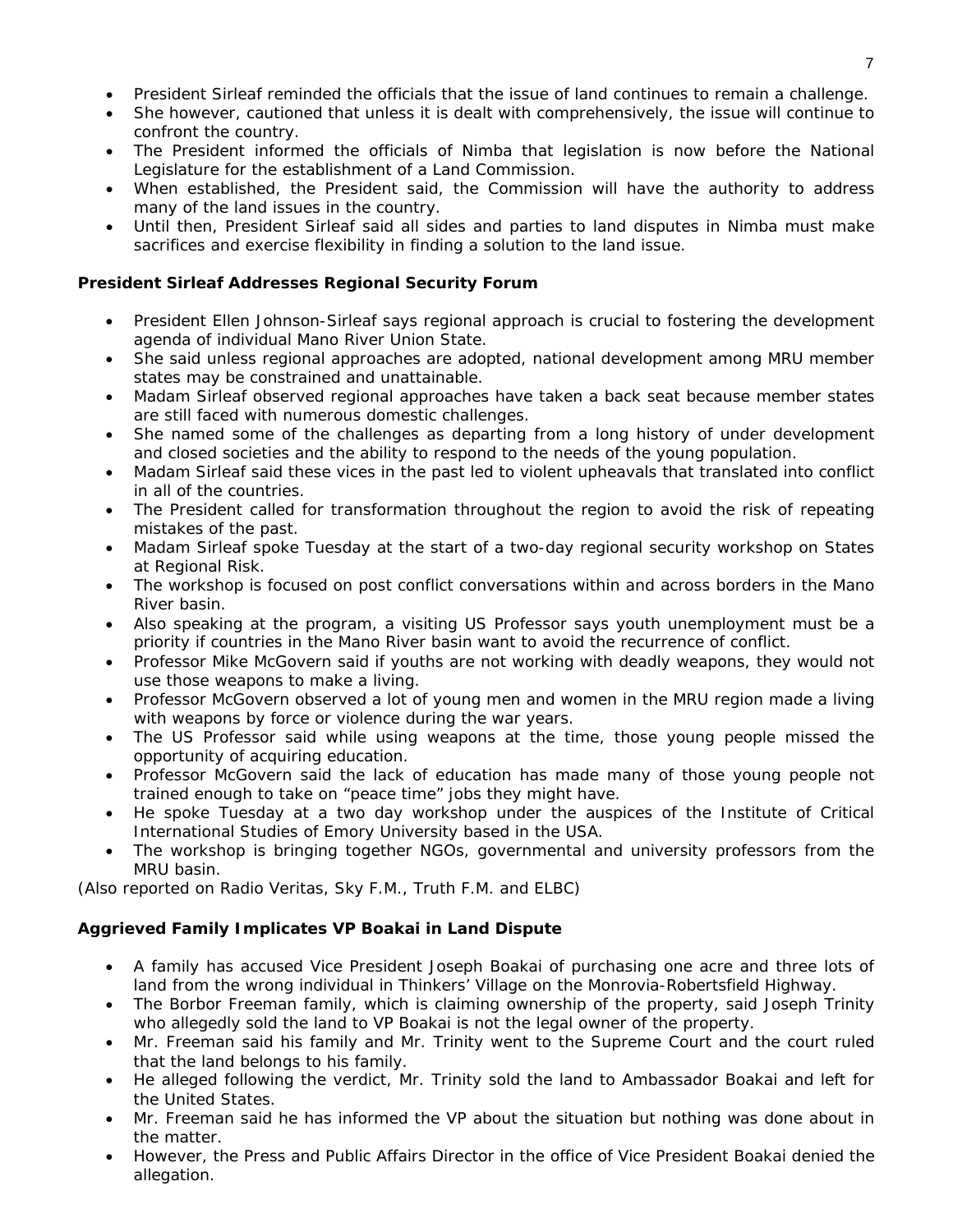• Mr. Terrance Sesay said Mr. Boakai informed him that he did not buy any property in the Thinkers' Village area as alleged by the Freeman family.

#### **School teacher picked up for brutalizing female student**

- Police in Monrovia early Tuesday Morning picked up a Primary School Teacher after he allegedly stripped a female student naked and violently beat on her.
- The school is the Concerned Women Primary Education, located in the unfinished Central Bank building on Ashman Street.
- Student Cynthia Mitchell complained, Instructor George Gbogo inflicted serious wounds on her body after giving her forty lashes.
- She explained with tears streaming down her cheeks, it followed a confusion involving the girl and another female student.
- Student Mitchell said a lady working with the General Auditing Commission rescued her from the teacher.
- When contacted, instructor George Gbogo denied ever stripping the student naked but admitted giving her ten lashes.

#### **U.S. Ambassador meets Education Ministry officials**

- United States Ambassador Linda Thomas-Greenfield says she shares the future challenges faced by the Education Ministry to address the needs of education in the country.
- Ambassador Thomas-Greenfield said education is the key to Liberia's future and in order to get Liberia up and started government must focus on education.
- Ambassador Thomas-Greenfield told Star Radio the US Government is committed in ensuring that more teachers are trained and qualify to teach.
- She said the United States government would work closely with the ministry to revitalize most of the teachers training Institutes in the rural parts of the country.
- Ambassador Greenfield said the US Government would continue to work with the ministry on strategies for tutorial education at the university and high school level.
- Ambassador Greenfield spoke to Star Radio Tuesday when she visited the Education Ministry to assess its on-going programs with the United States government.
- Meanwhile, the Minister of Education says Liberia does not have sufficient schools to accommodate the available school age population at all levels.
- Minister Joseph Korto said the country's educational system lacks several segments including primary, secondary and tertiary educational institutions.
- Minister Korto told Star Radio government has planned to decentralize the higher educational system.
- According to Minister Korto, government would construct three colleges in Lofa, Nimba and Grand Gedeh counties.
- He said the project would afford opportunity for students to get education in their areas of origin instead of trooping to Monrovia.

*(Also reported on Radio Veritas, Sky F.M., Truth F.M. and ELBC*)

#### **Truth FM** *(News monitored today at 2:00 pm)* **France Assures Liberia of More Support**

- Discussions have taken place between Liberian President Ellen Johnson Sirleaf and leading French government officials.
- French Prime Minister Francois Fillon; Foreign and European Affairs Minister Bernard Kouchner and the Secretary of State for Human Rights and Foreign Affairs, Mrs. Rama Yade, were among French government officials who held talks with the Liberian leader during her recent visit to France to attend the 'New World, New Capitalism' symposium.
- In separate meetings, the officials expressed satisfaction over the progress taking place in Liberia and assured the Liberian leader of the French government's support of Liberia's development initiatives.
- They renewed their government's support in capacity-building for the Liberia National Police (LNP). Foreign Minister Kouchner informed President Johnson Sirleaf that his government will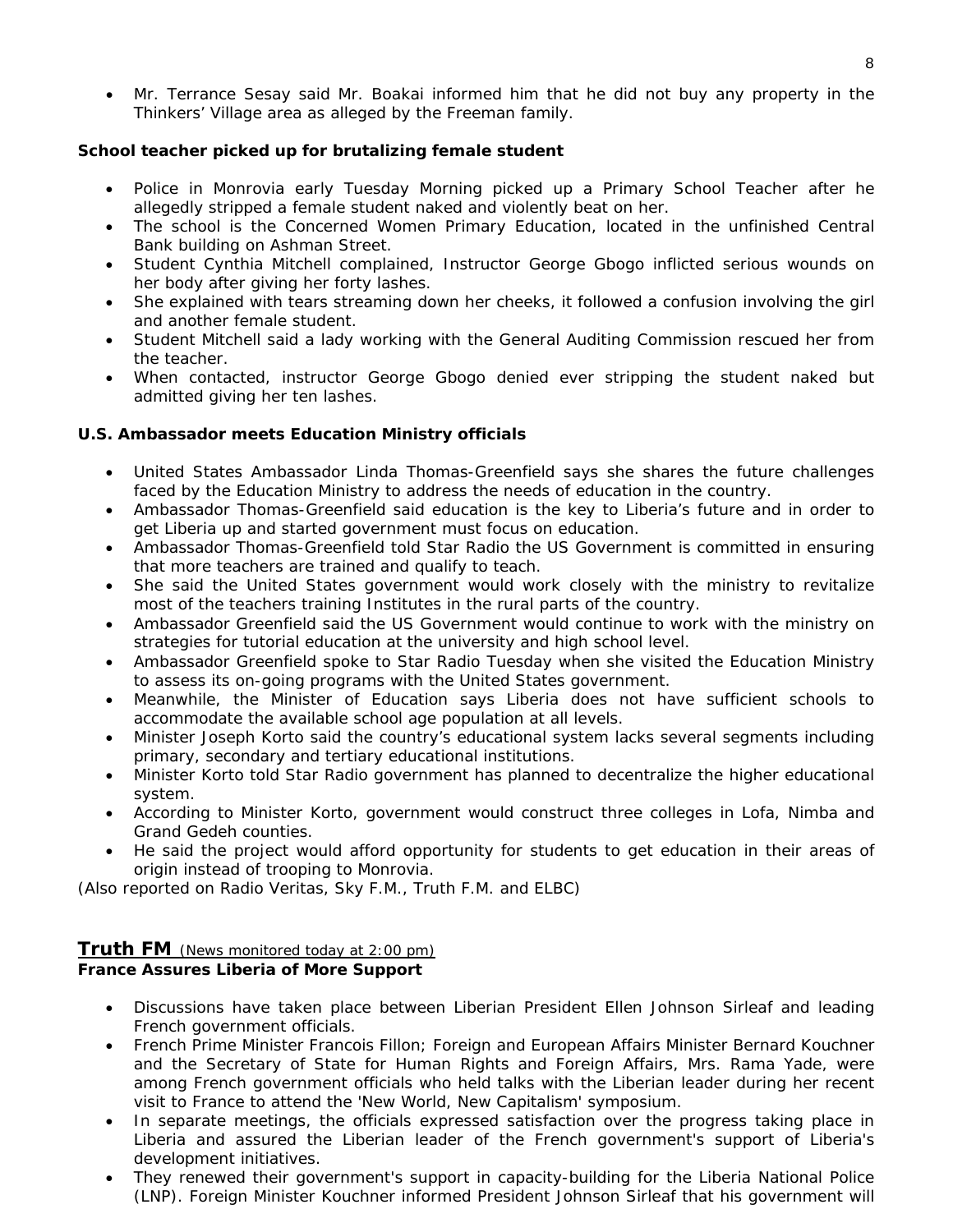be sending instructors to Liberia to assist with the training of officials of the LNP. France, which is also providing 13 million Euros in bilateral assistance to Liberia, is considering providing logistical support to the Liberian police.

• As part of their bilateral assistance, France will also assist in the construction of a number of customs and border posts for the Liberian Bureau of Immigration and Naturalization (BIN).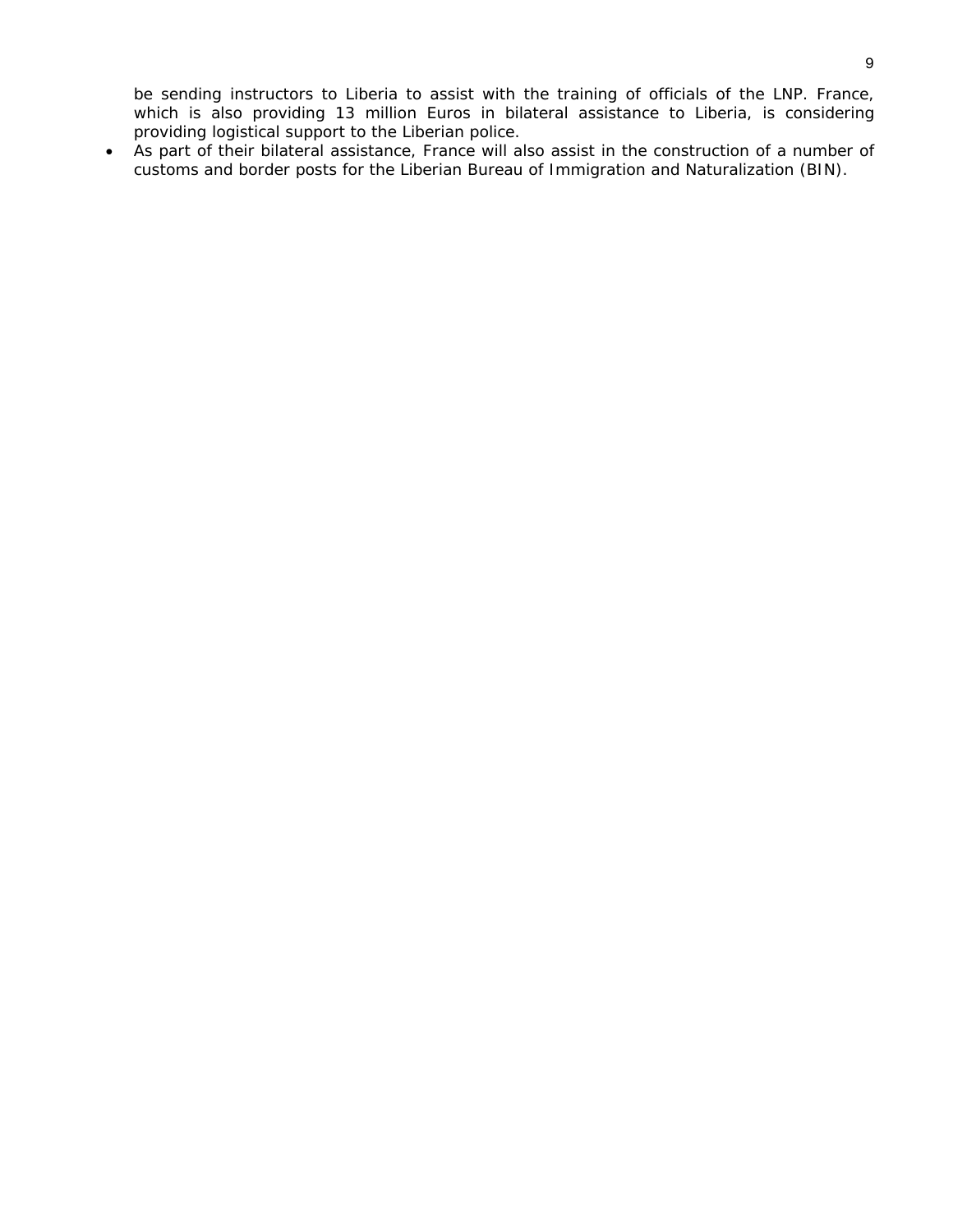## Africa News Wednesday, 14 January 2009

## **Liberia: Former warlord charges**

By Mohammed Murtala Kamara, AfricaNews reporter in Freetown, Sierra Leone

The man who made history by butchering Liberia's former head of state Samuel Kanyeon Doe during1991 has said that he will resist any form of arrest for his role in the country's civil war.



Price Johnson, former warlord turned senator now accused the Liberia's Truth and Reconciliation Commission (TRC) of submitting a confidential report for his indictment including some other members who took part in the 14 years civil war.

Johnson made a horrific statement to the TRC on why he

murdered Doe and later burnt the body. He accused the TRC of a ploy to indict him and hundreds of others saying "No one should witch-hunt us; no one should try to arrest me, because there will be resistance," adding that "we former faction leaders, we revolutionaries, we are for peace in this country."

The TRC was set up to look into the root cause of the war and to make recommendation to avoid a recurrence. Hundreds of people have testified before the Commission and it is expected to end its mandate by February this year.

According to the International Center for Transitional Justice (ICTJ) it is rare for TRC's testimonies to be used in prosecuting war criminals. Despite Johnson's accusation, legal observers have ruled out any Sierra Leone style of a Special Court to try those that bear the greatest responsibility during the war.